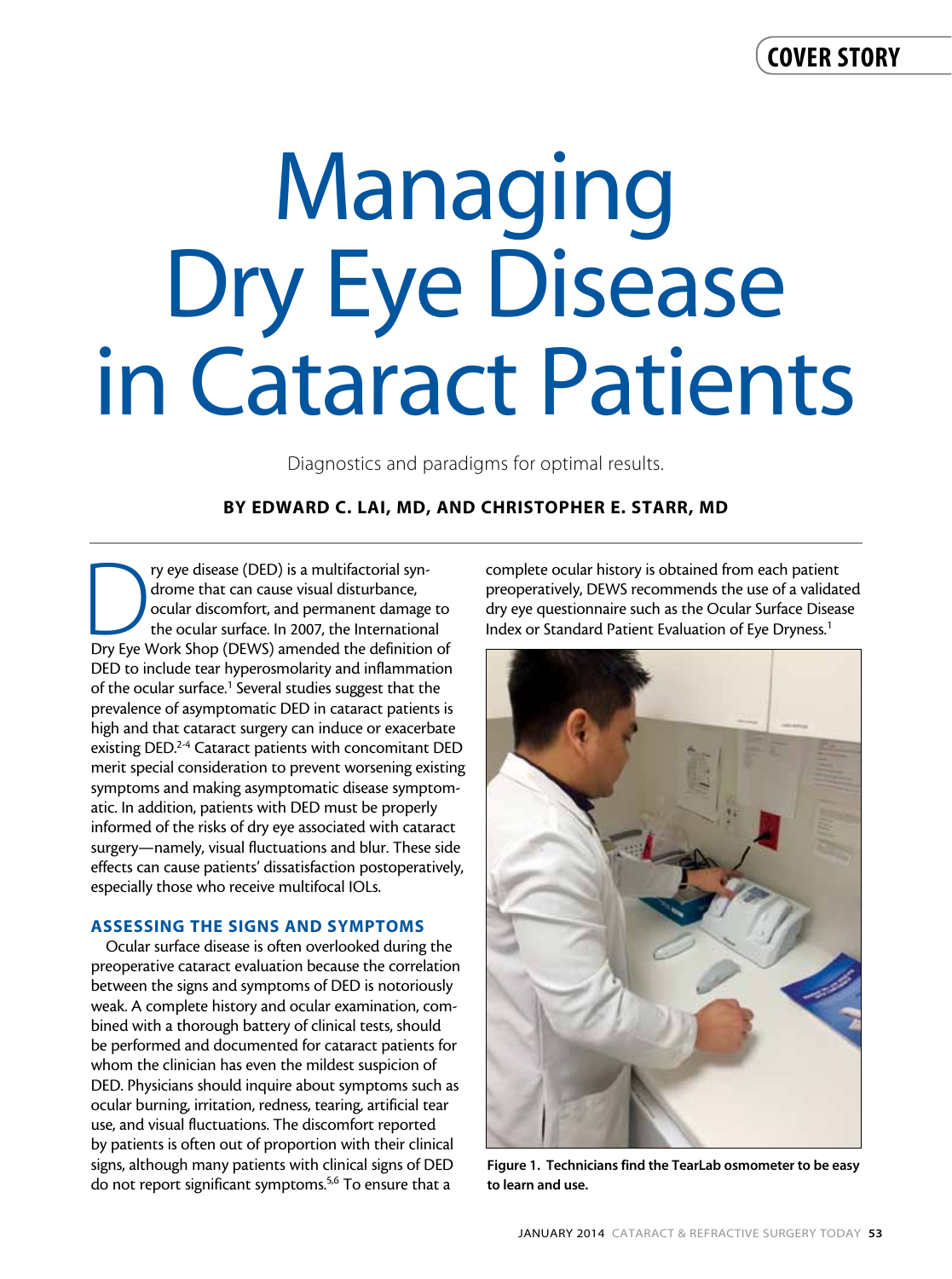## cover story

## PERFORMING OBJECTIVE **TESTING**

There are many new noninvasive objective tests for assessing DED. These include tear osmolarity analysis (TearLab Osmolarity System; TearLab Corporation; Figure 1), the detection of matrix metalloproteinase 9 in tears (InflammaDry; Rapid Pathogen Screening, Inc.), optical coherence tomography for quantification of the tear meniscus, lipid layer interferometry (LipiView Ocular Surface Interferometer; TearScience, Inc.), wavefront



Figure 2. A preoperative cataract patient with corneal staining and rapid tear breakup time (A). The patient desired a premium IOL, and thus surgery was delayed until the tear film was optimized and corneal staining eliminated (B).

aberrometry, and noncontact topography-based tear breakup time (Keratograph 5; Oculus Optikgeräte GmbH). The basic slit-lamp examination is still considered the standard of care, however, and should be performed under minimal illumination before eye drops are instilled. A tear meniscus height in the inferior eyelid margin of less than 0.25 mm has high specificity and sensitivity for the presence of DED. $7$  A tear breakup time of less than 10 seconds is indicative of DED, but a period of less than 5 seconds has also been advocated and may be more sensitive.8,9 The meibomian glands at the eyelid's margins should be carefully examined and expressed for signs of dysfunction and, if necessary, treated before cataract surgery is performed.

Perhaps the most important component of the slitlamp examination is vital dye staining of the cornea and conjunctiva. Fluorescein and/or lissamine green dye reveals punctate corneal and conjunctival staining in early moderate to severe DED. Conjunctival hyperemia and redundant folds are frequently encountered, especially in elderly patients. When the signs and symptoms are suggestive of DED or tear osmolarity testing is confirmatory, Schirmer testing can be useful for identifying aqueous-deficient DED. Although some debate continues, a basic secretion test score of 5 mm or less of filter paper wetting is generally accepted as indicative of DED.<sup>1</sup>

## OPTIMIZING THE OCULAR SURFACE

Preoperative measurements used in IOL selection (keratometry, topography, etc.) should be delayed until the tear film and ocular surface are optimized and corneal staining is absent (Figure 2). The treatment of DED should be tailored to the severity of the disease. In cases of mild to moderate dry eye, artificial tears and environmental management are often adequate treatment. Artificial tear ointment or gel, administered immediately before bedtime, is a useful adjunct to artificial tear therapy in cases of suspected nocturnal exposure.

Reducing inflammation of the ocular surface is a primary goal in the treatment of early moderate to advanced DED. A commonly prescribed regimen for cataract patients with moderate DED includes cyclosporine ophthalmic emulsion 0.05% (Restasis; Allergan, Inc.) dosed twice daily in conjunction with a tapering course of a topical steroid.<sup>10</sup> In eyes with multifocal IOLs, cyclosporine significantly improved mesopic and photopic contrast sensitivity, with a trend toward enhanced visual acuity.<sup>11</sup> Punctal occlusion is another option for increasing tear volume and should be considered in the preoperative period for patients with moderate to severe aqueous-deficient DED. Before initiating punctal occlusion, however, we recommend first reducing the inflammation of the ocular surface.

Meibomian gland dysfunction (MGD) can result in evaporative DED, as evidenced by tear film instability and reduced tear breakup time. Daily warm compresses and antimicrobial eyelid hygiene should be performed for 14 to 28 days prior to cataract surgery. Oral nutritional supplementation with omega-3 fish and flaxseed oils and the adjuvant use of oral doxycycline and/or topical azithromycin (AzaSite; Merck & Co., Inc.) can also be useful preoperatively in appropriate cases of MGD. Newer treatments such as thermal pulsation systems (LipiFlow System; TearScience, Inc.), meibomian gland probes, and intense pulsed-light therapy may also be useful adjuncts for treating MGD in cataract patients.

#### **CONCLUSION**

The treatment of DED may delay cataract surgery in some cases, but it is often a worthwhile investment. Although DED is not an absolute contraindication to cataract surgery, the condition should be aggressively